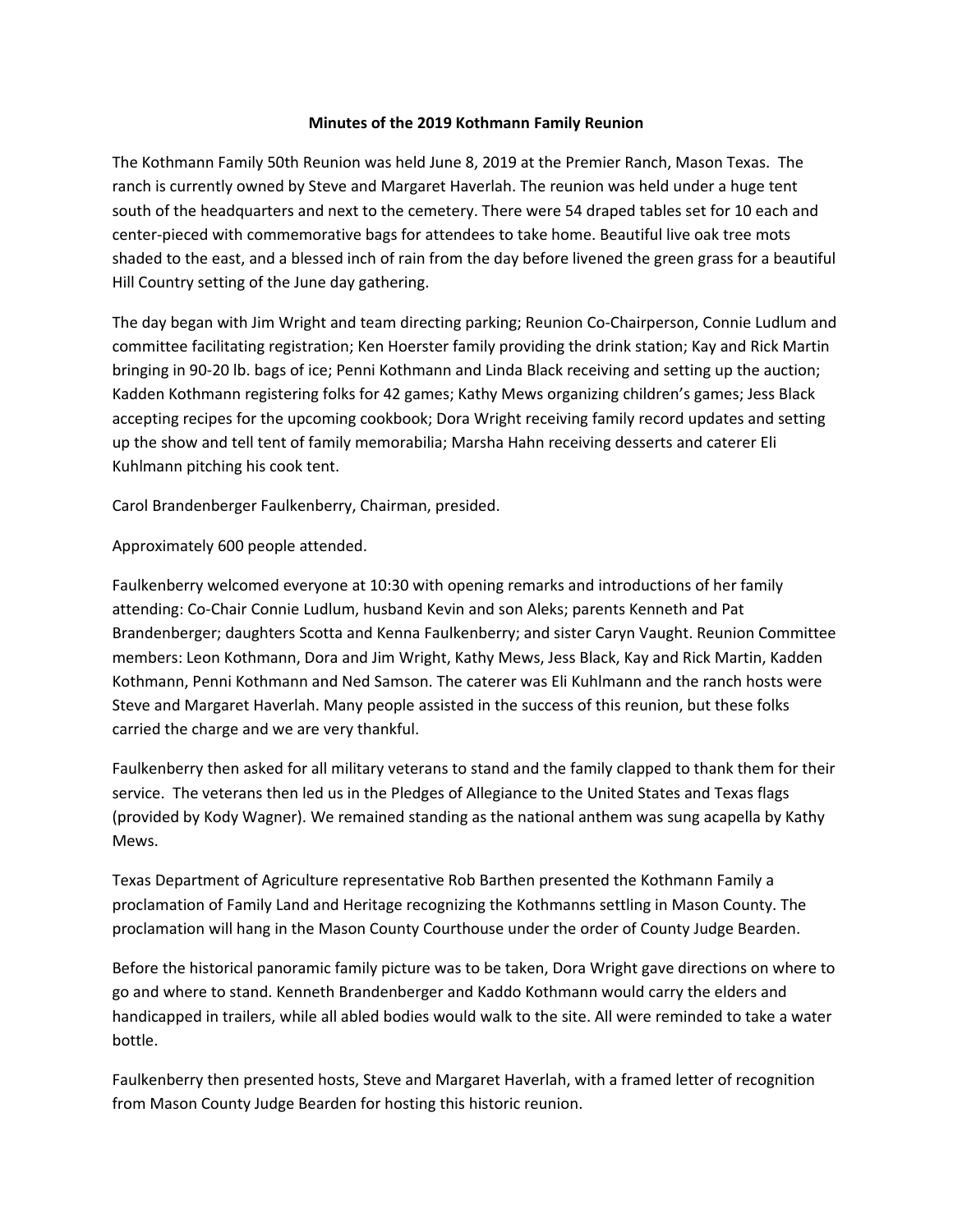We then paraded to the family picture site. After the pictures were taken, caterer Eli Kuhlmann gave instructions about the noon meal followed by Tommy Brandenberger, who gave the blessing for the day's gathering and meal.

Folks then made their way back to the reunion tent for a BBQ Lunch. Eli Kuhlmann prepared 20 briskets (317 lbs.), 120 lbs. of chicken, 64 loaves of bread, beans and potato salad. After the meal the children played water games hosted by Kathy Mews under the beautiful live oak trees.

The silent auction closed at 12:45, Penni Kothmann reported the winners and the receipts totaled \$1,800.

The Reunion program was based around the history of the Premier Ranch and it being the site of the first reunion in 1926 and now the 50<sup>th</sup> reunion in 2019. Coni Kothmann Wegner was our first speaker and she had brought several items from her childhood home along with many stories of growing up on the Premier. Steve Haverlah followed Coni in speaking and told of the present day Premier Ranch, as well as his findings of history and treasure. The program then was completed with Dora Wright reading a translated report of the 1926 reunion from the German newspaper in Fredericksburg.

At 1:40 p.m. Faulkenberry tapped the gavel and called to order the official business meeting. Roll call was taken:

Family Roll Call – total (direct descendants)

- 1. Johann Heinrich William Kothmann 101 (25)
- 2. Henrietta Sophie Kothmann Cordes 0
- 3. Ilse Katherina Kothmann Joes Keyser 28 (22)
- 4. Heinrich Friedrich "Fritz" Kothmann 251 (73)
- 5. Karl Dietrich Kothmann 111 (54)
- 6.
- 7. Marie Dorothee Kothmann Knolle 0
- 8. Karl Kothmann 20 (18)
- 9. Wilhelm "William" Kothmann 69 (27)
- A. Caroline Kothmann Knolle Lagle 6 (3)

Connie Ludlum reported attendance of 347 descendants, 129 spouses, 28 guests and 8 special guests.

Faulkenberry had reviewed minutes of the previous reunion meeting, June 10, 2017. It was moved and seconded to dispense with the reading of the minutes and approve them as printed. They will be published on the website.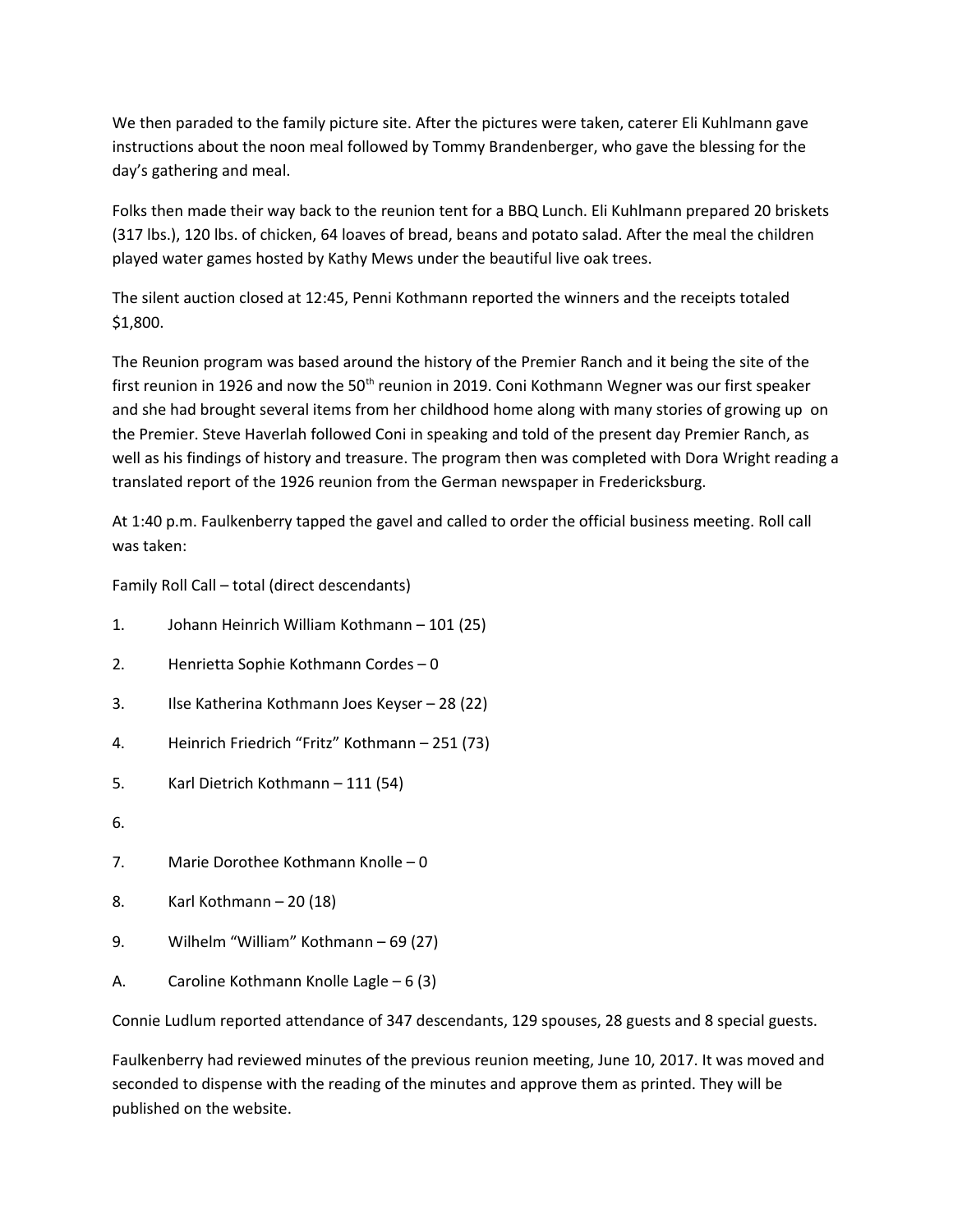Financial reports were then given for the following accounts and are added to this document as addendums: Balances as of 6/1/19

Book Committee: \$9,182.45

Cemetery foundation: \$1,319.47

Reunion account before reunion: \$3,992.95

Committee Reports

Book Committee: There are still books available to buy. Some needed computer updates for data continue to be addressed. Family record update sheets are available or you are asked to email or call Dora Wright to update information. This is a loving work in progress and we thank her.

Cemetery Activities: Jerry Butler continues to maintain the Kothmann cemetery site at Art, Texas. He received special recognition and thanks for his efforts. We continue to place wreaths at the cemetery at Christmas time and at reunion time.

Old Business:

HISTORICAL REPORT collected after last reunion – June 10, 2017

Direct Descendants (increase of 99) 4411

Spouses 1919

Direct Descendants – Living 3606

Spouses – Living 1423

Living Members (Descendants & Spouses) 50219

Total Members (Descendants & Spouses) 6330

Generations 9 (81 members, first one born in 1993 (26 years old)

Only 13 males (out of 1189) in 8th gen with/Kothmann name

Being no further old business to discuss, we moved on.

New Business:

Kothmann Cookbook – Jess Black is collecting recipes for a cookbook. Instructions for submitting recipes can be found at kothmannsoftexas.org. The deadline is June 30, 2019.

The next reunion will be held June, 2021. It was entertained by Faulkenberry that there be a new chairman for next reunion. No volunteers. No action taken.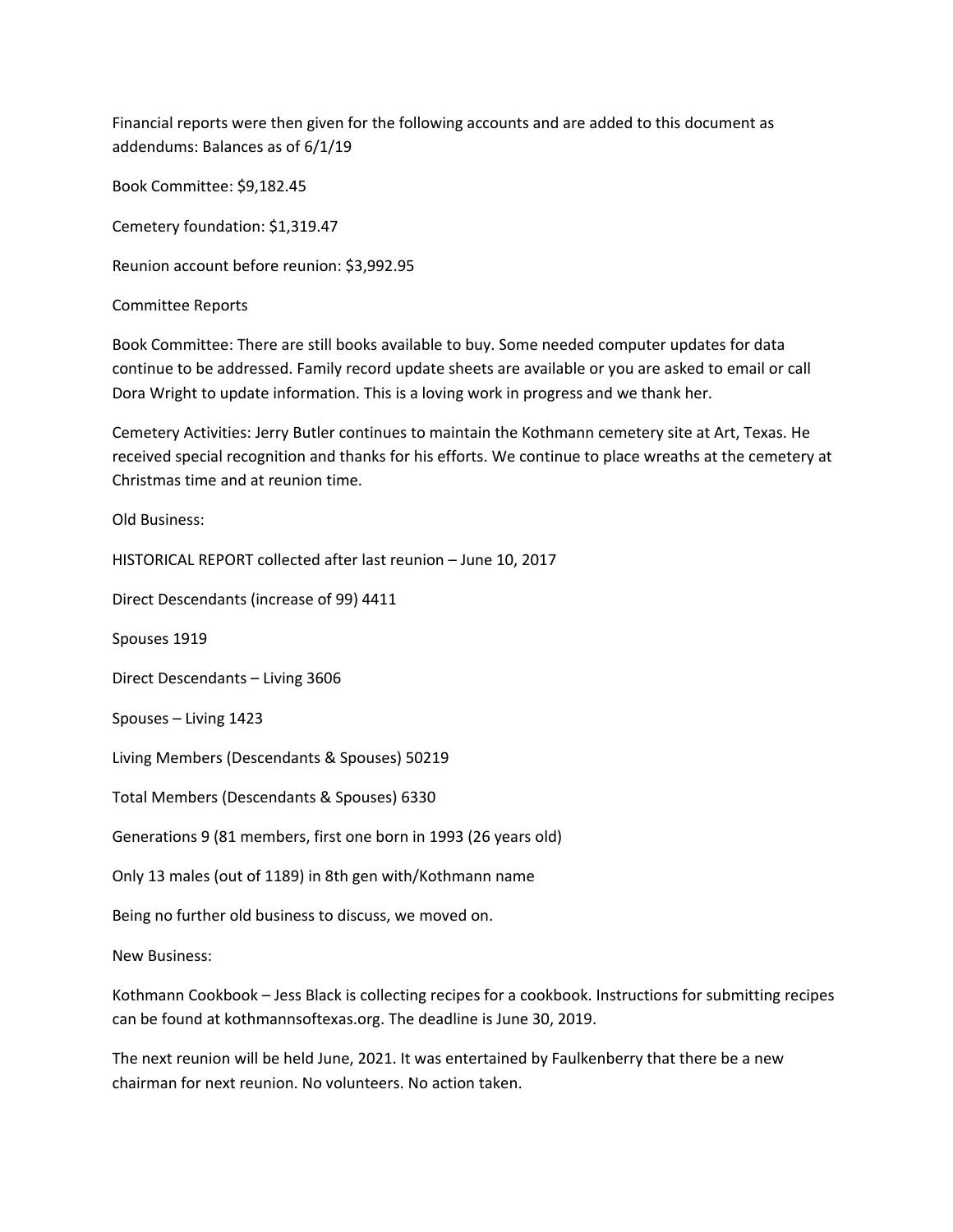Next, a bell was rung as Caryn Vaught read the 39 names of deceased family descendants since the last reunion followed by a memorial prayer given by Connie Ludlum.

Traditional reunion awards followed:

First time attendees: there were approximately 50+ first timers and they each received a Texas bandana

Oldest attendee: Kathleen Kothmann Smith

Youngest attendee: Londyn Bolen

Attending member with most descendants present: Faulkenberry failed to call this out, but judging from registration records, Awbrey Kothmann and family was the likely winner.

Farthest-traveled: Richard and Teresa Doerr, St Augustine Florida

Oldest Kothmann present: Glenn Kothmann

Longest-married couple present: Howard and Arlene (Wiemer) Richardson

Newlywed couple present: Josh and Cori (Crumrine) Sparks

Faulkenberry then recognized Leon Kothmann for attaining our major reunion donors:

Tent, tables, chairs, stage, PA system: Taylor's Rental Equipment Co., 220 University Drive, Fort Worth, TX 76107, 817-332-5258, Ed Wadley, Owner

Restroom trailer: All American Party and Tent Rentals, 4917 Old Jacksonville Hwy, Tyler, TX 75703, 903- 561-2943, Kevin and Leesa Huckabee, Owners

Action Item - It was motioned and seconded from the floor to induct Steve and Margaret Haverlah as members into the Kothmann family. There being no discussion. All were in favor, the motion carried.

Being no further new business to discuss, we moved on.

Jess Black then gave a benediction in German/English:

"Wir haben uns heute versammelt, um unsere Familie zu feiern und bis wir uns wiedersehen, sind wir eine Quelle der Hoffnung für die Bedürftigen und der Zufriedenheit für die, die einsam sind. Lasst unsere Herzen immer voller Dankbarkeit sein. Lassen Sie die Gefühle der Liebe, der Freundlichkeit und eines gezielten und dennoch sanften Geistes sich immer in unserem Handeln widerspiegeln.

Mögen die Wurzeln unseres Stammbaums weiterhin ein starkes Fundament für noch wachsende Zweige bilden.

Wenn wir heute gehen, richten wir unsere Gedanken auf Nächstenliebe, unsere Herzen auf Gerechtigkeit und unsere Hände auf das Werk des Friedens.